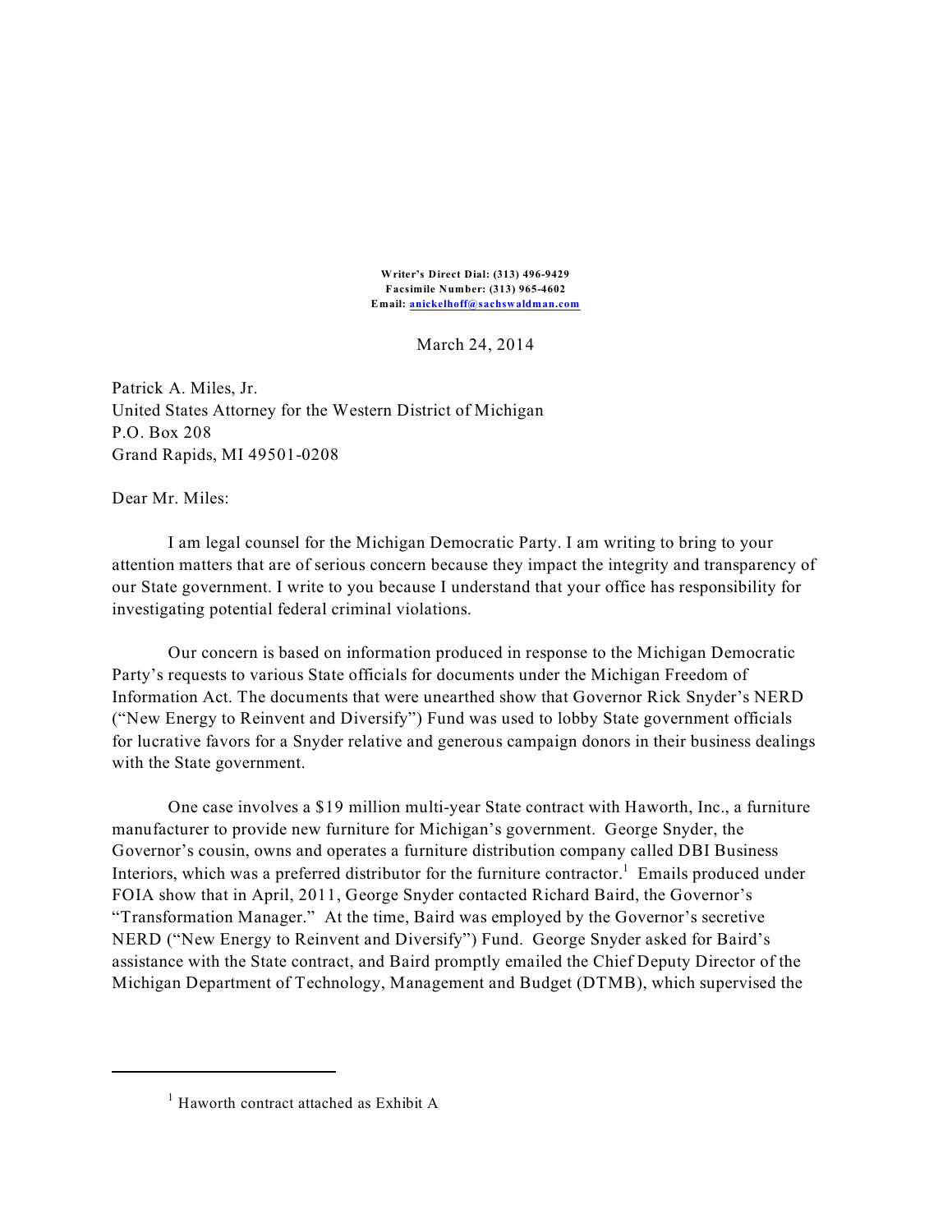Patrick A. Miles, Jr. March 24, 2014 Page 2

\_\_\_\_\_\_\_\_\_\_\_\_\_\_\_\_\_\_\_\_\_\_\_\_\_\_\_\_\_\_\_\_\_/

contract.<sup>2</sup> Not long after, the Senate passed a budget bill limiting State spending on new office furniture in favor of procurement of refurbished furniture.<sup>3</sup> Snyder again contacted Baird requesting assistance concerning the bill.<sup>4</sup> Baird responded quickly, assuring Snyder, "[Budget Director] John Nixon's people are on this. Sit tight." Nixon then emailed Baird, "We are on this." The House version of the budget bill, minus the Senate's cost-saving language, was enacted a few weeks later.<sup>5</sup> Not long after, Snyder emailed Baird asking for his assistance dealing with negative press coverage of the furniture procurement contract. Baird forwarded the email to Nixon's office, commenting, "He is Gov Snyder's cousin." Nixon emailed back that he would contact Snyder.<sup>6</sup> In September, 2012, the furniture contract was more than doubled in size, to over \$41 million. Meanwhile, individuals connected to Haworth made generous contributions to Rick Snyder's campaign committee.<sup>7</sup> Also, Haworth reportedly contributed a large amount to the "Governor's Club," a political organization set up by Governor Snyder that is largely funded by corporations affected by government regulation. The Governor's Club has raised approximately \$832,000 since 2011.<sup>8</sup>

In another case, Steve Trecha, President and CEO of Integrated Strategies Inc., emailed Baird in March, 2011 to ask for his help on a "supply chain transformation" contract his company had bid with the Michigan Department of Corrections. Trecha explained that after Integrated Strategies initially won the competitive bid, an unsuccessful bidder appealed under the State's bidding procedures, and the officials in charge of the bidding decided to re-bid the contract. Baird forwarded Trecha's email to Budget Director Nixon the following day, with the

- $4/29/11$  emails attached as Exhibit D
- $5$  2011 PA 63, passed on 5/26/11
- $6$  7/7/11 emails attached as Exhibit E

 $7$  Exhibit F

See, Paul Egan, "Governor's Club Fund Has Raised \$831,000" *Lansing State Jrnl*. 2/27/14; Paul 8 Egan, "Governor's Club:Fund Is Transparent, Yes, But Most Donors Are Companies Affected by Policy Decisions" *Detroit Free Press* 2/28/14, attached as Exhibit G

 $^{2}$  4/13/11 email attached as Exhibit B

 $3$  excerpt from SB 177, as passed on 4/26/11, attached as Exhibit C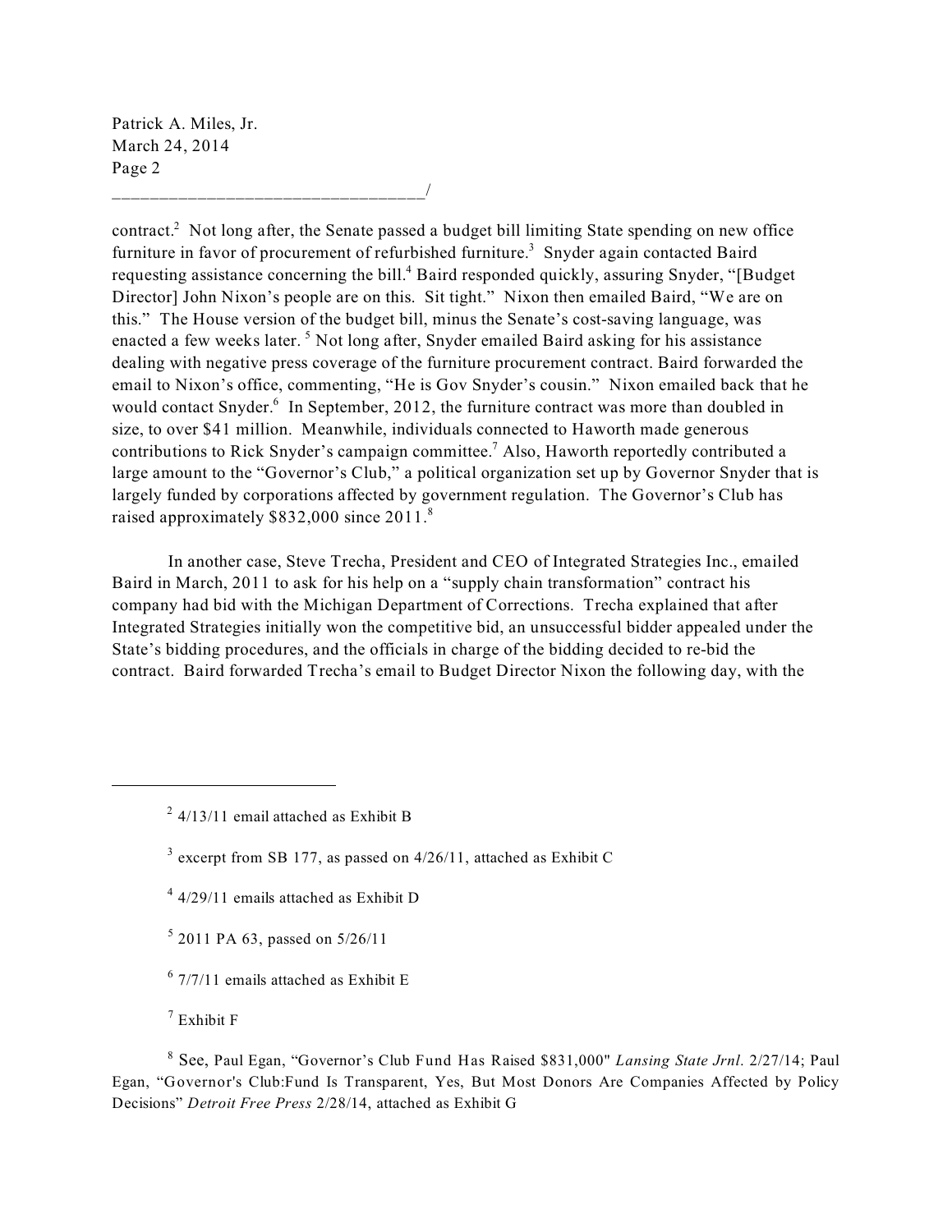Patrick A. Miles, Jr. March 24, 2014 Page 3

\_\_\_\_\_\_\_\_\_\_\_\_\_\_\_\_\_\_\_\_\_\_\_\_\_\_\_\_\_\_\_\_\_/

comment, "Per our discussion." Trecha's company landed the contract a few months later.<sup>10</sup> The contributions of Trecha and his wife to the Governor's and Lieutenant-Governor's campaign committees increased nearly tenfold after the contract was awarded.<sup>11</sup>

These transactions raise serious questions about how governmental business has been conducted in the Snyder administration. But from the available information it is not clear whether they simply show special treatment by government officials for relatives and favored interests, or whether they are evidence of illegal "pay-to-play" arrangements. A crucial missing element is information about the NERD Fund, the secretive and unreported tax exempt entity that paid Richard Baird's salary during the period the transactions took place. Disclosure of the NERD Fund's contributors and expenditures could well answer many questions about how the Governor's office has conducted its affairs.<sup>12</sup>

As the United States Attorney, you have the authority and responsibility to enforce federal criminal laws designed to combat state and local corruption and "pay-to-play" schemes, including the mail and wire fraud statutes,18 U.S.C. §§ 1341 and 1343 including the honest services amendment, 18 U.S.C. § 1346, the Hobbs Act 18 U.S.C. § 1951, and the program bribery statute, 18 U.S.C.  $\S$  666. I understand that initiation of an investigation is a serious undertaking for a federal prosecutor, one that requires at least a reasonable suspicion of potential criminal conduct. While I lack expertise in federal corrupt practices laws, I believe that the evidence discussed above, together with the unknowns surrounding the secretive NERD Fund, reasonably raise questions about the propriety and legality of the actions that have been revealed.

I respectfully ask you to carefully review the enclosed information and to take any action you believe to be appropriate.

Yours truly,

Andrew Nickelhoff

 $9$  emails attached as Exhibit H

 $10$  Integrated Strategies Inc. contract attached as Exhibit I

 $11$  Exhibit J

 $12$  Published reporting on the NERD Fund attached as Exhibit K